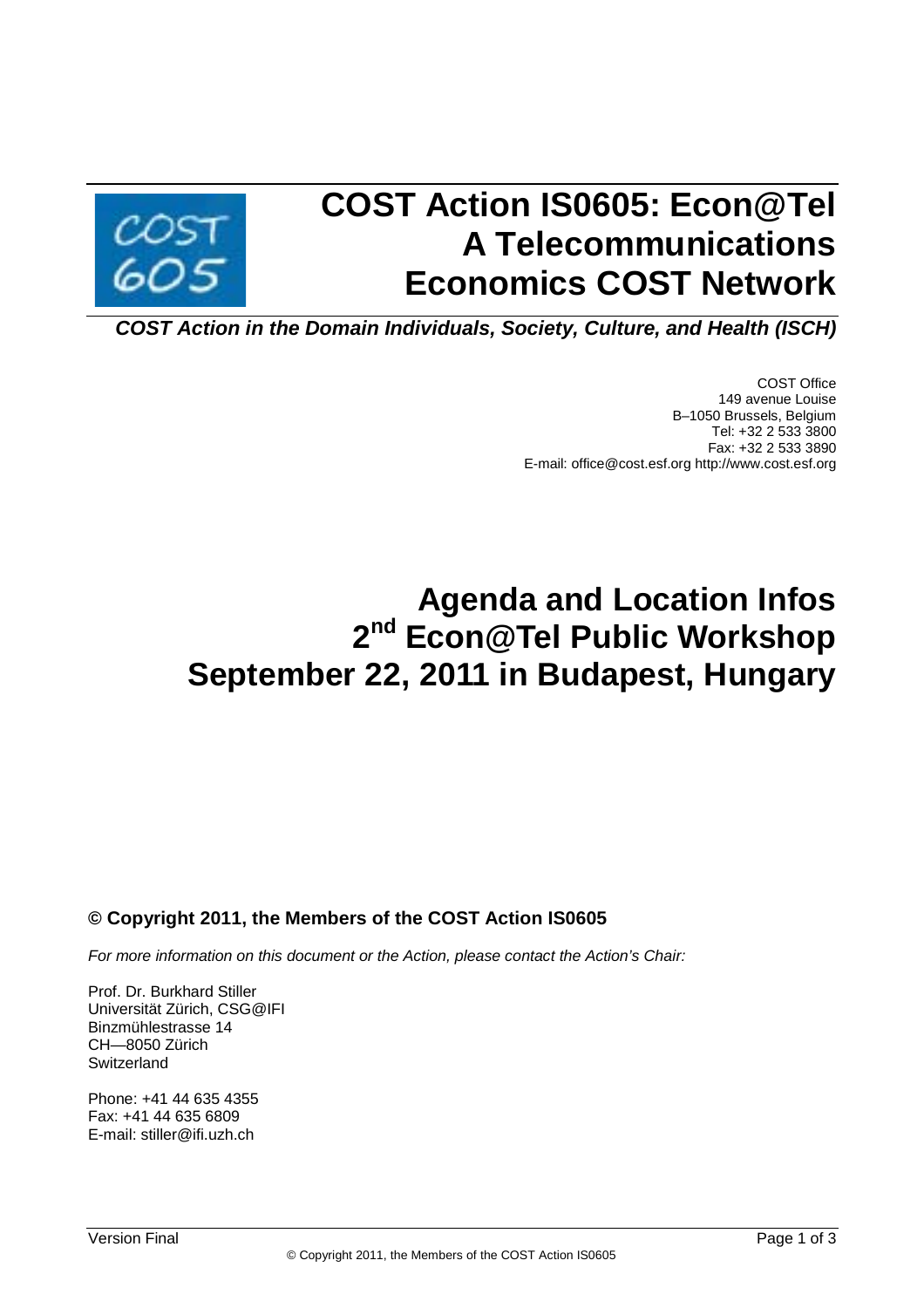### **1 Meeting Location**

| <b>Rozmaring Event House</b>        |  |
|-------------------------------------|--|
| Room Markov (to be confirmed)       |  |
| Árpád Fejedelem útja 125            |  |
| H-1036 Budapest,                    |  |
| Hungary                             |  |
| + 36-1-367-1301 (Restaurant only)   |  |
| http://www.rozmaringkertvendeglo.hu |  |
|                                     |  |

**Local Hosts:** Dr. Zsuzsanna Kósa, Dr. Trihn Ahn Tuan

| Local Host:<br>Mobile:<br>E-Mail:   | Zsuzsanna Kósa<br>+36 20 9388521<br>kosa@tmit.bme.hu     |  |
|-------------------------------------|----------------------------------------------------------|--|
| Local People:<br>Phone:<br>E-Mails: | Dr. Trihn Ahn Tuan<br>+36 1 4631049<br>trihn@tmit.bme.hu |  |

#### Pictures: